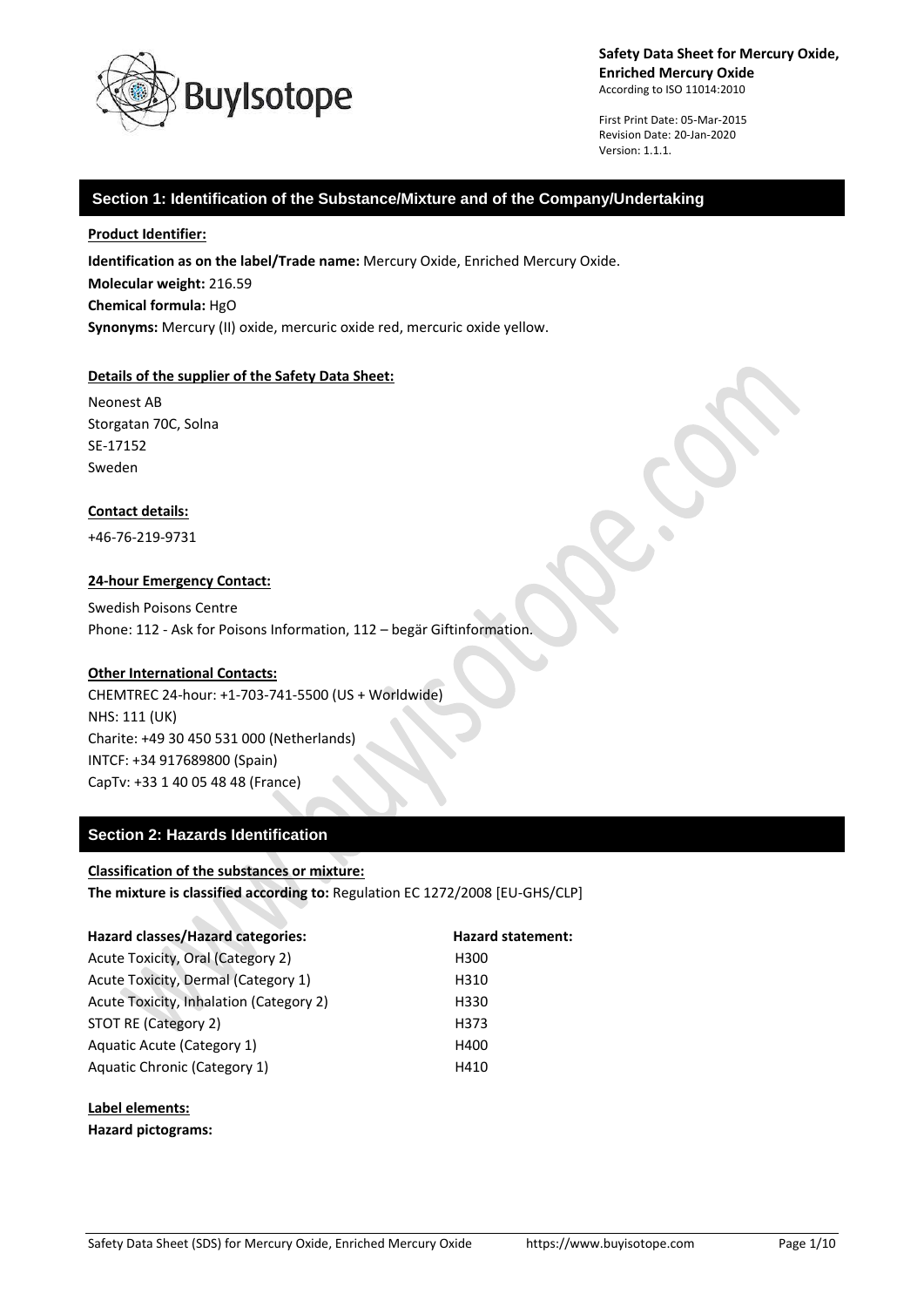

First Print Date: 05-Mar-2015 Revision Date: 20-Jan-2020 Version: 1.1.1.



**Signal Words:** Danger. **Hazard Statements:**

H300 Fatal if swallowed.

H310 Fatal in contact with skin.

H330 Fatal if inhaled.

H373 May cause damage to organs through prolonged or repeated exposure.

H400 Very toxic to aquatic life.

H410 Very toxic to aquatic life with long lasting effects.

# **Precautionary Statements:**

P201 Obtain special instructions before use.

P202 Do not handle until all safety precautions have been read and understood.

P270 Do not eat, drink or smoke when using this product.

P271 Use only outdoors or in a well-ventilated area.

P273 Avoid release to the environment.

P301 + P310 IF SWALLOWED: Immediately call a POISON CENTER/doctor.

P302 + P352 IF ON SKIN: Wash with plenty of water.

P304 + P340 IF INHALED: Remove person to fresh air and keep comfortable for breathing.

P308 + P313 IF exposed or concerned: Get medical advice/attention.

P310 Immediately call a POISON CENTER/doctor.

P391 Collect spillage.

P403 + P233 Store in a well-ventilated place. Keep container tightly closed.

P405 Store locked up.

# **Section 3: Composition/Information on Ingredients**

# **Substance/Mixture:** Substance.

## **Ingredients:**

| Substance name (IUPAC/EC) | CAS-No.    | Concentration | <b>Classification</b> |
|---------------------------|------------|---------------|-----------------------|
|                           | EC-No.     | % by weight   | EC1272/2008           |
| Mercury monoxide          | 21908-53-2 | >99.9%        | H300<br>Acute Tox. 2  |
|                           |            |               | Acute Tox. 1<br>H310  |
|                           |            |               | H330<br>Acute Tox. 2  |
|                           | 244-654-7  |               | STOT RE 2<br>H373     |
|                           |            |               | Aquatic Acute 1 H400  |
|                           |            |               | Aquatic Chronic 1H410 |

For explanation of abbreviations see Section 16.

# **Section 4: First-Aid Measures**

## **Description of first aid measures:**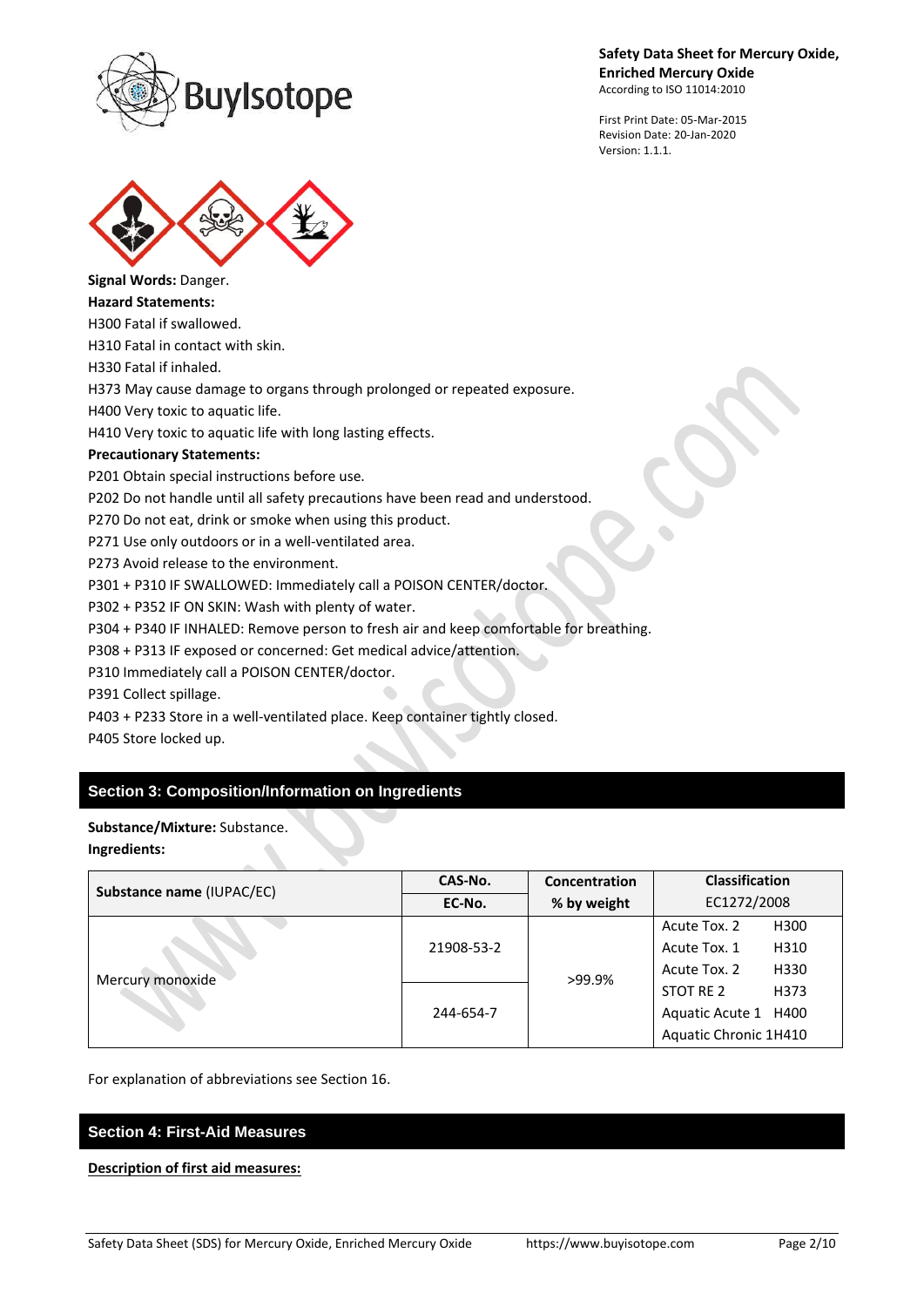

First Print Date: 05-Mar-2015 Revision Date: 20-Jan-2020 Version: 1.1.1.

**Inhalation Exposure:** Remove to fresh air. If not breathing, give artificial respiration. If breathing is difficult, give oxygen. Get medical attention immediately.

**Oral Exposure:** Induce vomiting immediately as directed by medical personnel. Never give anything by mouth to an unconscious person. Get medical attention immediately.

**Skin Exposure:** Immediately flush skin with plenty of water for at least 15 minutes while removing contaminated clothing and shoes. Get medical attention immediately. Wash clothing and shoes thoroughly before reuse.

**Eye Contact:** Immediately flush eyes with plenty of water for at least 15 minutes, lifting lower and upper eyelids occasionally. Get medical attention immediately.

# **Most important symptoms and effects, both acute and delayed:**

**Inhalation:** Causes irritation to the respiratory tract. Symptoms include sore throat, coughing, pain, tightness in chest, breathing difficulties, shortness of breath and headache. Pneumonitis may develop. Can be absorbed through inhalation with symptoms to parallel ingestion.

**Ingestion:** Highly Toxic! Average lethal dose for inorganic mercury salts is about 1 gram. May cause burning of the mouth and pharynx, abdominal pain, vomiting, corrosive ulceration, bloody diarrhoea. May be followed by a rapid and weak pulse, shallow breathing, paleness, exhaustion, central nervous system problems, tremors and collapse. Delayed death may occur from renal failure.

**Skin Contact:** Causes irritation. Symptoms include redness and pain. May cause burns. May cause sensitization. Can be absorbed through the skin with symptoms to parallel those of ingestion.

**Eye Contact:** Causes irritation and burns to eyes. Symptoms include redness, pain, blurred vision; may cause serious and permanent eye damage.

**Chronic Exposure:** Chronic exposure through any route can produce central nervous system damage. May cause muscle tremors, personality and behaviour changes, memory loss, metallic taste, loosening of the teeth, digestive disorders, skin rashes, brain damage and kidney damage. Can cause skin allergies and can accumulate in the body. Repeated skin contact can cause the skin to turn grey in colour. Not a known reproductive hazard, but related mercury compounds can damage the developing foetus and can decrease fertility in males and females.

**Aggravation of Pre-existing Conditions:** Persons with nervous disorders, or impaired kidney or respiratory function, or a history of allergies or a known sensitization to mercury, may be more susceptible to the effects of the substance.

# **Section 5: Fire-Fighting Measures**

# **Extinguisher media:**

**Fire:** Substance is a strong oxidizer, and its heat of reaction with reducing agents or combustibles may cause ignition. Upon heating it decomposes to form oxygen, which increases the flammability of combustibles.

**Explosion:** Not considered an explosion hazard.

**Suitable Extinguishing Media:** Use any means suitable for extinguishing surrounding fire. Do not allow water runoff to enter sewers or waterways.

**Special Information:** In the event of a fire, wear full protective clothing and NIOSH-approved self-contained breathing apparatus with full face piece operated in the pressure-demand or other positive-pressure mode.

# **Section 6: Accidental Release Measures**

## **Personal precautions, protective equipment and emergency procedures:**

Ventilate area of leak or spill. Wear appropriate personal protective equipment as specified in Section 8. Avoid dust formation. Avoid breathing vapours, mist or gas.

**Environmental precautions:** Prevent further leakage or spillage if safe to do so. Do not let product enter drains. Discharge into the environment must be avoided.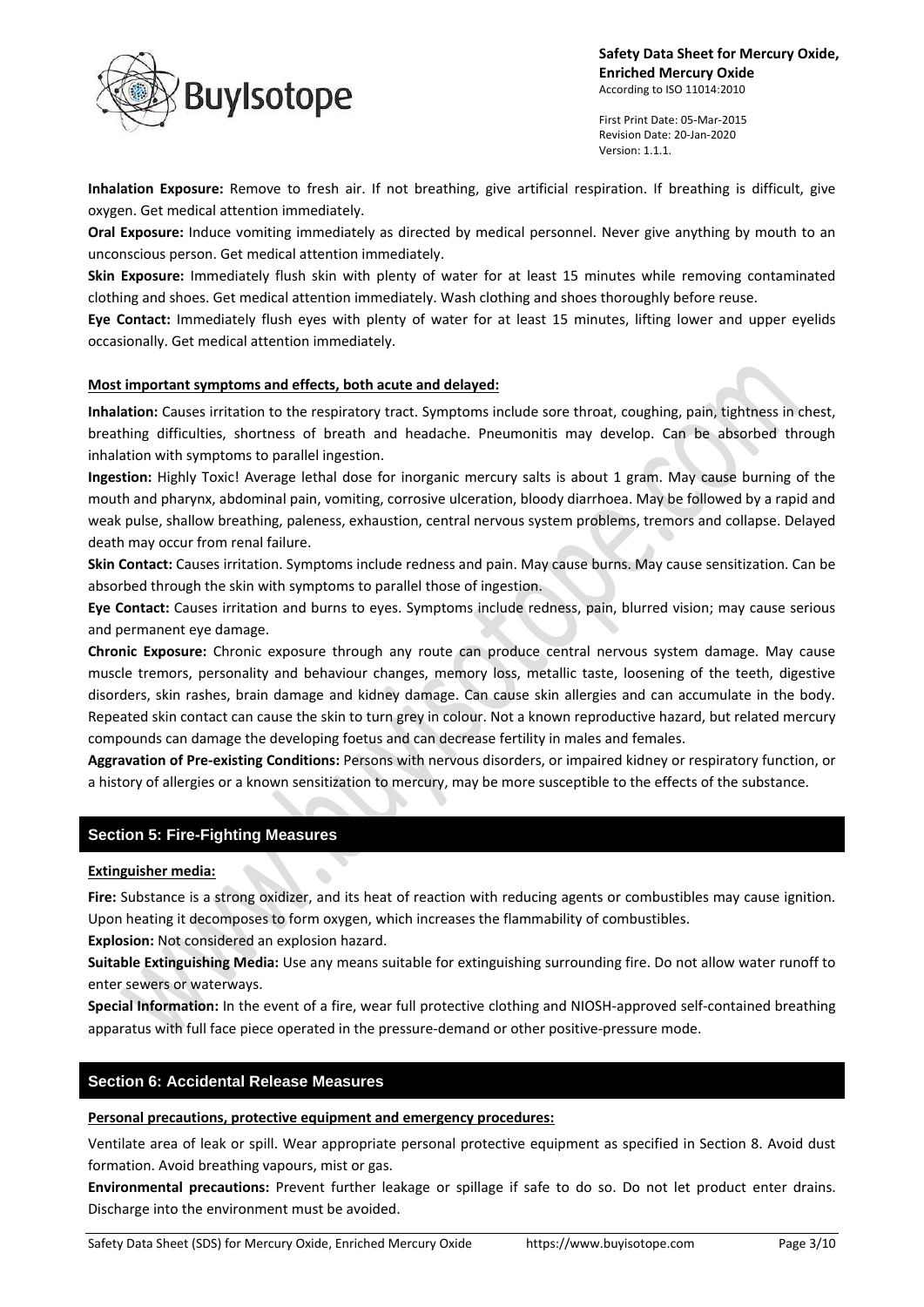

First Print Date: 05-Mar-2015 Revision Date: 20-Jan-2020 Version: 1.1.1.

# **Methods and materials for containment and cleaning up:**

Pick up and place in a suitable container for reclamation or disposal in a method that does not generate dust. Do not sweep. Damp mop any residue.

# **Section 7: Handling and Storage**

## **Precautions for safe handling:**

**Handling:** Follow strict hygiene practices. Containers of this material may be hazardous when empty since they retain product residues (dust, solids); observe all warnings and precautions listed for the product. Avoid contact with skin and eyes. Avoid formation of dust and aerosols. Provide appropriate exhaust ventilation at places where dust is formed.

## **Conditions for safe storage, including any incompatibilities:**

Keep in a tightly closed container, stored in a cool, dry, ventilated area. Protect against physical damage and moisture. Isolate from any source of heat or ignition. Avoid storage on wood floors. Separate from incompatibles, combustibles, organic or other readily oxidizable materials. Isolate from any source of heat or ignition. Do not use or store on porous work surfaces (wood, unsealed concrete, etc.). Protect from light.

# **Section 8: Exposure Controls/Personal Protection**

## **Control parameters:**

| <b>Occupational exposure limits:</b>         |                                                                                                                          |
|----------------------------------------------|--------------------------------------------------------------------------------------------------------------------------|
| <b>OSHA Acceptable Ceiling Concentration</b> | Mercury and mercury compounds: 0.1 mg/m <sup>3</sup> (TWA), skin.                                                        |
| <b>ACGIH Threshold Limit Value (TLV)</b>     | Inorganic and metallic mercury, as Hg: 0.025 mg/m <sup>3</sup> (TWA) skin, A4 not<br>classifiable as a human carcinogen. |
| <b>ACGIH Biological Exposure Indices</b>     | Total inorganic mercury in urine (preshift): 35 ug/g creatinine; total                                                   |
|                                              | inorganic mercury in blood (end of shift): 15 ug/l.                                                                      |

## **Exposure controls:**

**Appropriate engineering controls:** A system of local and/or general exhaust is recommended to keep employee exposures below the Airborne Exposure Limits. Local exhaust ventilation is generally preferred because it can control the emissions of the contaminant at its source, preventing dispersion of it into the general work area.

## **Individual protection measures, such as personal protective equipment:**

**Personal Respirators:** If the exposure limit is exceeded and engineering controls are not feasible, a NIOSH-approved full facepiece particulate respirator (NIOSH-type N100 filters) may be worn for up to 50 times the exposure limit or the maximum use concentration specified by the appropriate regulatory agency or respirator supplier, whichever is lowest. If oil particles (e.g. lubricants, cutting fluids. glycerine, etc.) are present, use a NIOSH-type R or P filter. For emergencies or instances where the exposure levels are not known, use a full-facepiece positive-pressure, air-supplied respirator. WARNING: Air-purifying respirators do not protect workers in oxygen deficient atmospheres.

**Skin Protection:** Wear impervious protective clothing, including boots, gloves, lab coat, apron or coveralls, as appropriate, to prevent skin contact.

**Eye Protection:** Use chemical safety goggles and/or full-face shield where dusting or splashing of solutions is possible. Maintain eye wash fountain and quick drench facilities in work area.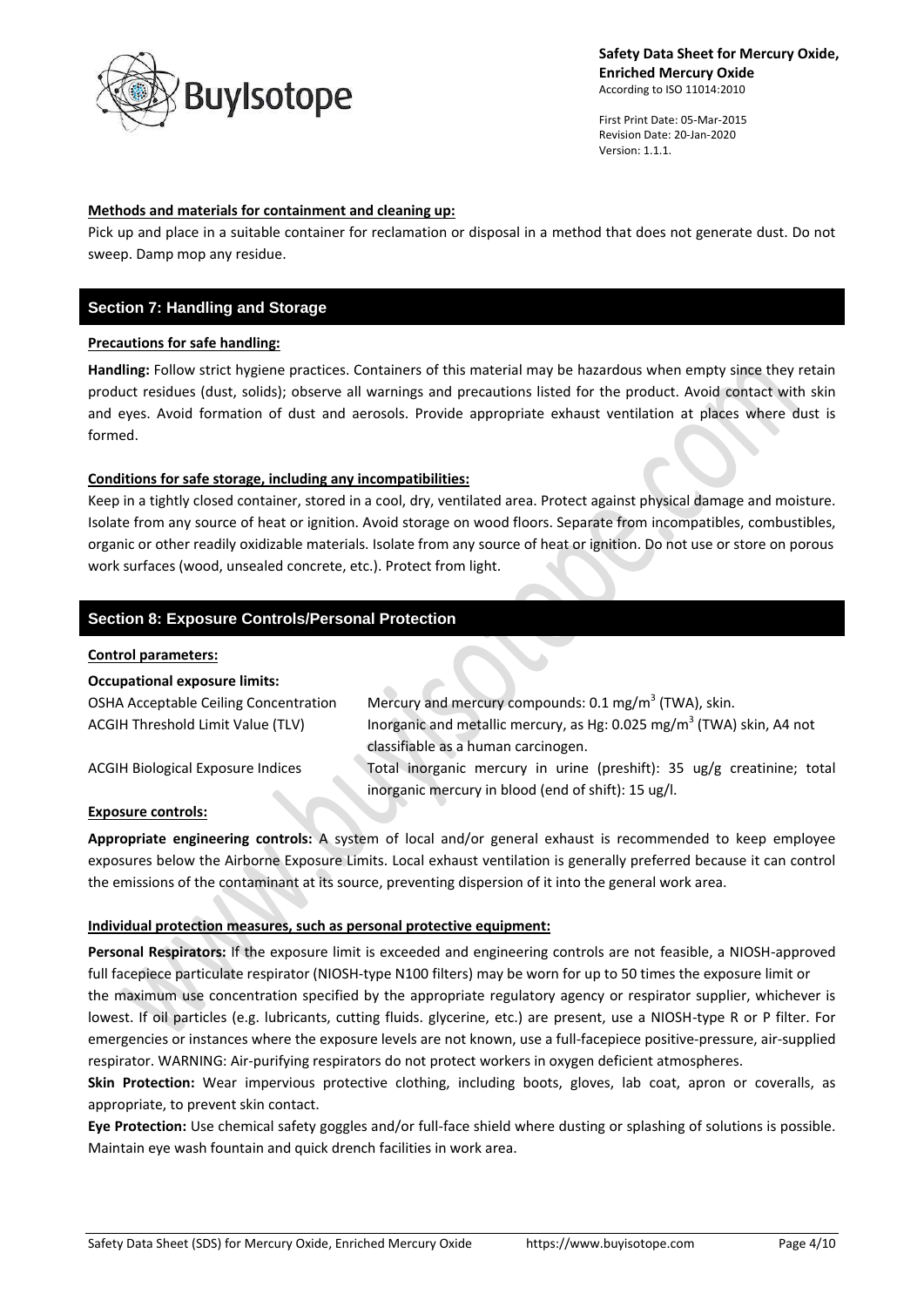

First Print Date: 05-Mar-2015 Revision Date: 20-Jan-2020 Version: 1.1.1.

# **Section 9: Physical and Chemical Properties**

**Information on basic physical and chemical properties**

**Appearance (form):** Solid (powder). **Colour:** Orange-red / orange-yellow. **Odour:** Odourless. **Odour threshold:** No data available. **pH (concentration):** Not applicable. **Melting point/range (°C):** 500 °C **Boiling point/range (°C):** Not applicable. **Flash point (°C):** No data available. **Evaporation rate:** 0.6 **Flammability (solid, gas):** Non-flammable. **Ignition temperature (°C):** No data available. **Upper/lower flammability/explosive limits:** No data available. **Vapour pressure (20 °C):** No data available. **Vapour density:** No data available. **Relative density (25 °C):** 11.14 **Water solubility (g/L) at 20 °C:** Insoluble. **n-Octanol/Water partition coefficient**: No data available. **Auto-ignition temperature:** No data available. **Decomposition temperature:** No data available. **Viscosity, dynamic (mPa s):** No data available. **Explosive properties:** The substance or mixture is not classified as explosive. **Oxidising properties:** The substance or mixture is not classified as oxidizing.

# **Section 10: Stability and Reactivity**

**Reactivity & Chemical stability:** Stable under ordinary conditions of use and storage. Decomposes on exposure to light into mercury and oxygen.

**Conditions to avoid:** Light, heat, incompatibles.

**Incompatible materials to avoid:** Reacts with reducing materials. Incompatible with chlorine, hydrazine hydrate, hydrogen peroxide, hydrogen trisulfide, hypophosphorous acid, iodine plus methanol plus ethanol, magnesium, phosphorus, phospham, sodium potassium alloy, sulphur, acetyl nitrate, butadiene, hydrocarbons, sulphur chloride, methanethiol.

**Hazardous Decomposition Products:** Emits toxic mercury vapours.

**Hazardous Polymerization:** This substance does not polymerize.

# **Section 11: Toxicological Information**

#### **Information on toxicological effects:**

Fatal if swallowed, in contact with skin, or inhaled.

## **Classification according to GHS (1272/2008/EG, CLP)**

## **Skin corrosion/irritation:**

Not classified based on available information.

#### **Serious eye damage/eye irritation:**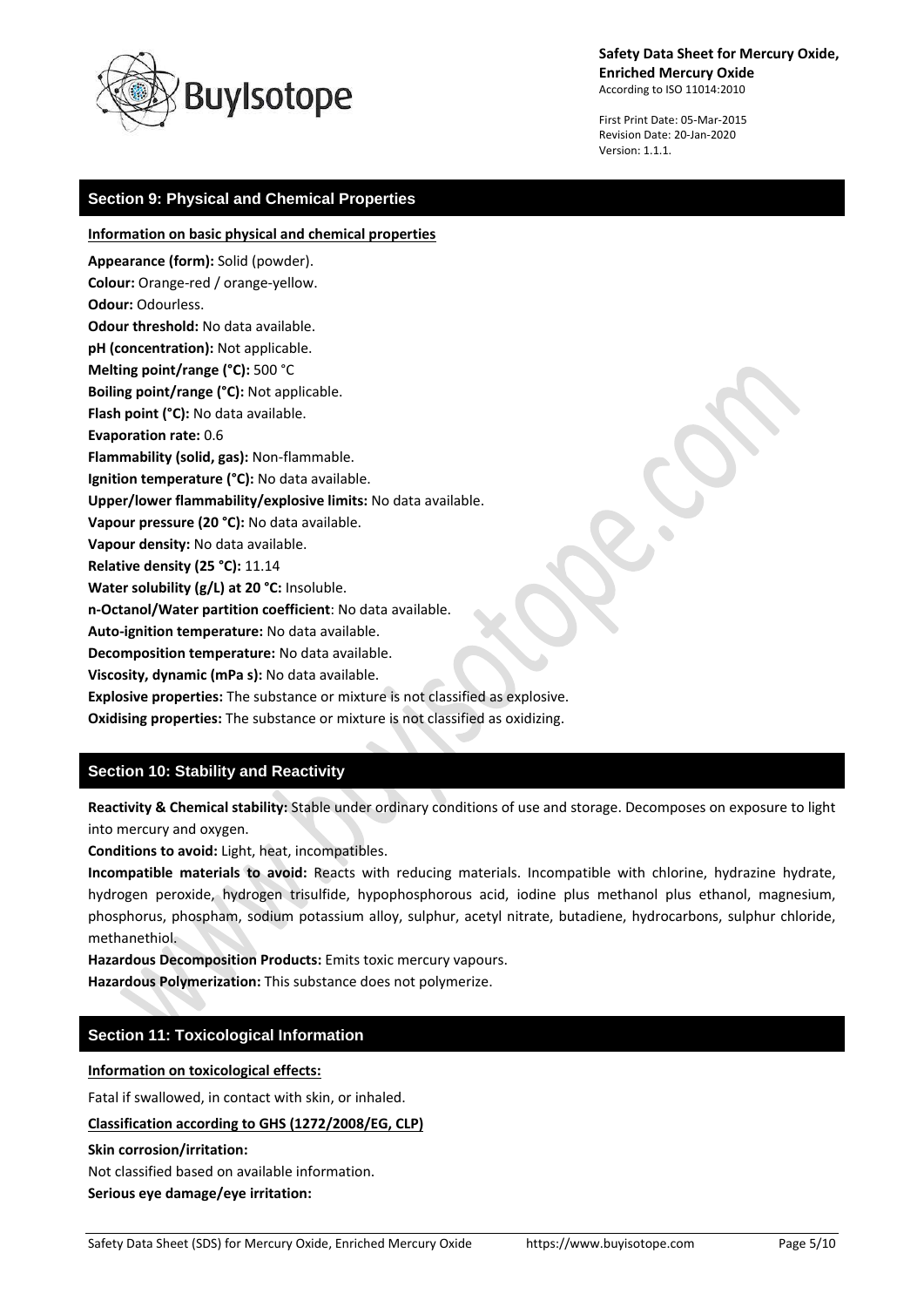

First Print Date: 05-Mar-2015 Revision Date: 20-Jan-2020 Version: 1.1.1.

**Respiratory or skin sensitisation:** Not classified based on available information. **Germ cell mutagenicity:** Not classified based on available information. **Carcinogenicity:** Not classified based on available information.

Not classified based on available information.

## **Reproductive toxicity:**

Not classified based on available information. **Specific target organ toxicity – single exposure (STOT):** Not classified based on available information. **Specific target organ toxicity (STOT) – repeated exposure:** May cause damage to organs through prolonged or repeated exposure. **Aspiration toxicity:** Not classified based on available information.

# **Section 12: Ecological Information**

**Toxicity:** Very toxic to aquatic life with long lasting effects. The LC50/96-hour values for fish are less than 1 mg/l. **Persistence and degradability:** No data available.

**Bioaccumulative potential:** This material has an experimentally-determined bioconcentration factor (BCF) of greater than 100. This material is expected to significantly bioaccumulate.

**Mobility in soil:** No data available.

**Results of PBT& vPvB assessment:** No data available.

**Other adverse effects:** No data available.

# **Section 13: Disposal Considerations**

**Product:** Whatever cannot be saved for recovery or recycling should be handled as hazardous waste and sent to an RCRA-approved waste facility. Processing, use or contamination of this product may change the waste management options. State and local disposal regulations may differ from federal disposal regulations. Dispose of unused contents in accordance with federal, state and local requirements.

**Contaminated Packaging:** Dispose of container in accordance with federal, state and local requirements.

# **Section 14: Transport Information**

**UN number:** 1641 **UN proper shipping name:** MERCURY OXIDE **Transport hazard class:** Class 6.1 **Transport hazard labels:**

TOXIC

**Packing group:** II **Marine pollutant:** Yes.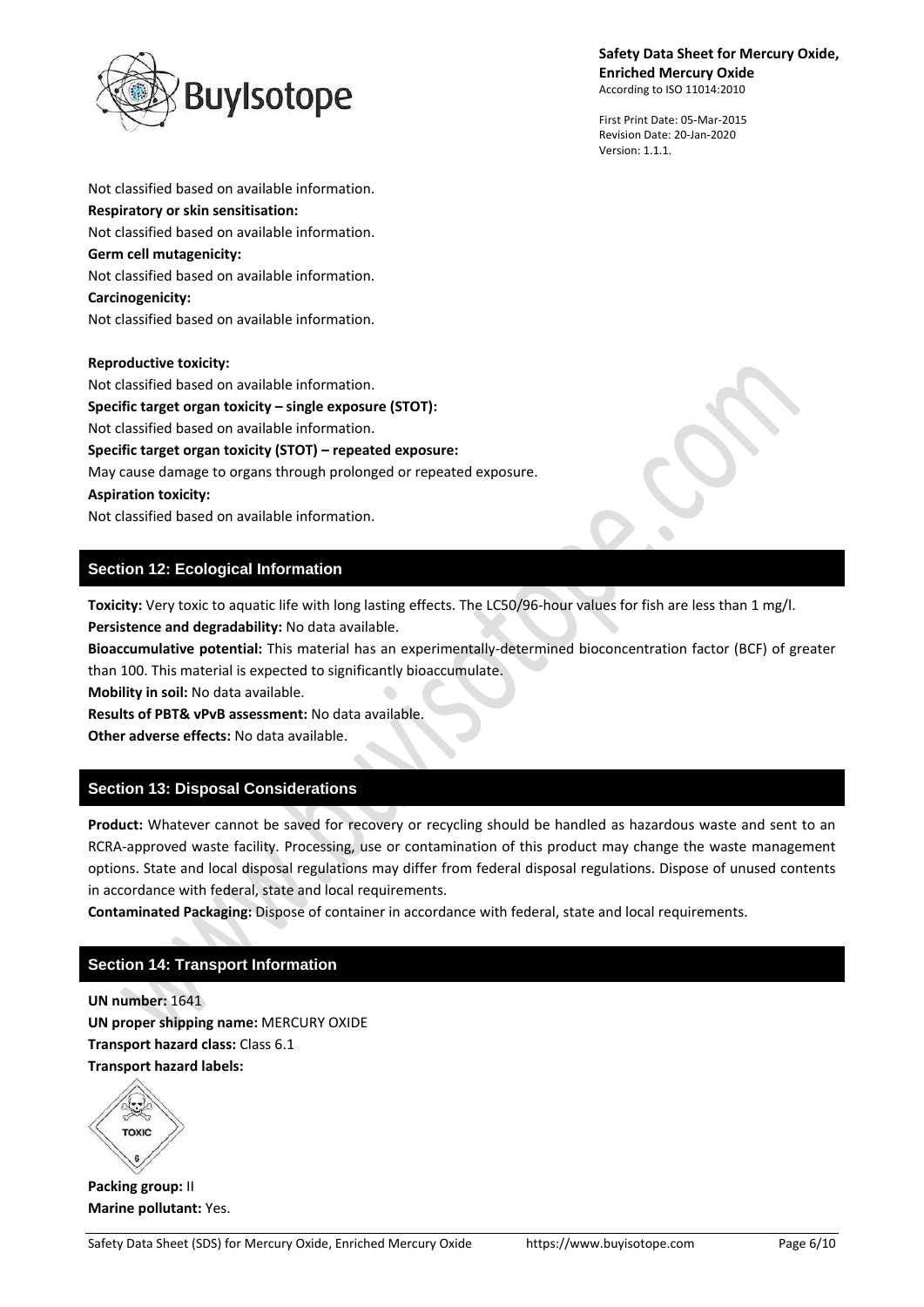

First Print Date: 05-Mar-2015 Revision Date: 20-Jan-2020 Version: 1.1.1.

# **Section 15: Regulatory Information**

## **EU regulations:**

**Regulation (EC) No. 1005/2009 on substances that deplete the ozone layer, Annex I and II, as amended** Not listed.

**Regulation (EC) No. 850/2004 on persistent organic pollutants, Annex I**

## Not listed.

**Regulation (EU) No. 649/2012 concerning the export and import of dangerous chemicals, Annex I, Part 1 as amended**

## Not listed.

**Regulation (EU) No. 649/2012 concerning the export and import of dangerous chemicals, Annex I, Part 2 as amended**

## Not listed.

**Regulation (EU) No. 649/2012 concerning the export and import of dangerous chemicals, Annex I, Part 3 as amended**  $\bullet$ 

## Not listed.

**Regulation (EU) No. 649/2012 concerning the export and import of dangerous chemicals, Annex V as amended** Not listed.

**Regulation (EC) No. 166/2006 Annex II Pollutant Release and Transfer Registry**

Not listed.

**Regulation (EC) No. 1907/2006, REACH Article 59(10) Candidate List as currently published by ECHA** Not listed.

## **Authorisations:**

**Regulation (EC) No. 1907/2006, REACH Annex XIV Substances subject to authorization, as amended** Not listed.

## **Restrictions on use:**

**Regulation (EC) No. 1907/2006 Annex XVII Substances subject to restriction on marketing and use** Not regulated.

**Regulation (EC) No. 1907/2006, REACH Annex XVII Substances subject to restriction on marketing and use as amended**

Not listed.

**Directive 2004/37/EC on the protection of workers from the risks related to exposure to carcinogens and mutagens at work**

# Not regulated.

**Directive 92/85/EEC: on the safety and health of pregnant workers and workers who have recently given birth or are breastfeeding.**

Not regulated.

# **Other EU regulations:**

**Directive 2012/18/EU on major accident hazards involving dangerous substances**

Not listed.

**Directive 98/24/EC on the protection of the health and safety of workers from the risks related to chemical agents at work.**

Always applicable.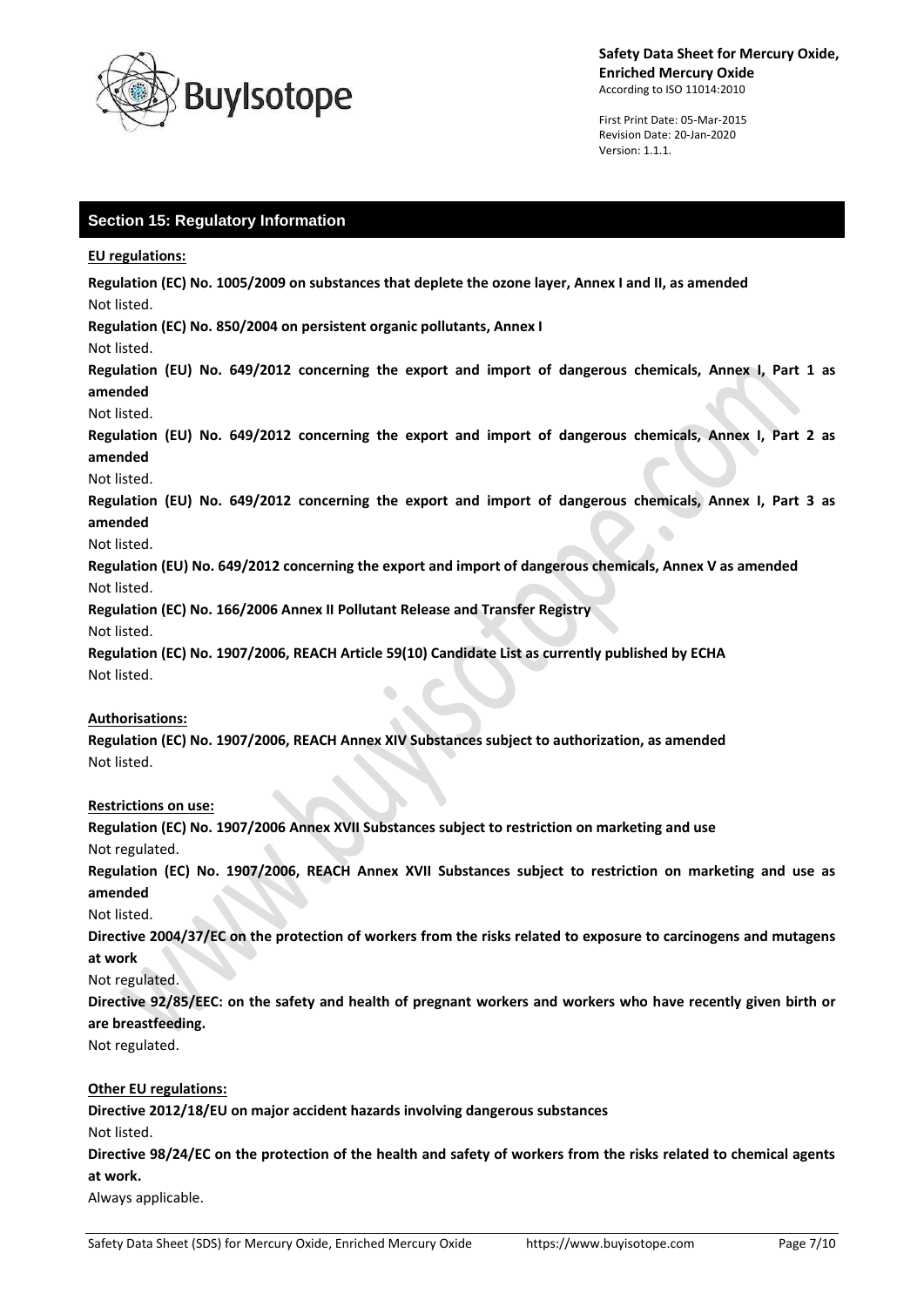

First Print Date: 05-Mar-2015 Revision Date: 20-Jan-2020 Version: 1.1.1.

**Directive 94/33/EC on the protection of young people at work** Not listed.

## **Additional Information:**

**SARA 302 Components:** The following components are subject to reporting levels established by SARA Title III, Section 302: Mercury monoxide / CAS No. 21908-53-2 / Revision Date 2007-07-01.

**SARA 313 Components:** This material does not contain any chemical components with known CAS numbers that exceed the threshold (De Minimis) reporting levels established by SARA Title III, Section 313.

**SARA 311/312 Hazards:** Acute Health Hazard, Chronic Health Hazard.

**Massachusetts Right to Know Components:** Mercury monoxide / CAS No. 21908-53-2 / Revision Date 2007-07-01 **Pennsylvania Right to Know Components:** Mercury monoxide / CAS No. 21908-53-2 / Revision Date 2007-07-01 **New Jersey Right to Know Components:** Mercury monoxide / CAS No. 21908-53-2 / Revision Date 2007-07-01 **California Prop. 65 Components:** WARNING: This product contains a chemical known to the State of California to cause birth defects or other reproductive harm: Mercury monoxide / CAS No. 21908-53-2 / Revision Date 2007-07-01 **Chemical safety assessment:** No Chemical Safety Assessment has been carried out.

# **Section 16: Other Information**

## **List of abbreviations:**

ACGIH American Conference of Governmental Industrial Hygienists

ADR European Agreement Concerning the International Carriage of Dangerous Goods by Road

ALARA As Low As Is Reasonably Achievable

AMU Atomic Mass Unit

ANSI American National Standards Institute

BLS Basic Life Support

CAM Continuous Air Monitor

CAS Chemical Abstracts Service (division of the American Chemical Society)

CEN European Committee for Standardization

CERCLA Comprehensive Environmental Response Compensation and Liability Act

CLP Classification, Labelling and Packaging (European Union)

CPR Controlled Products Regulations (Canada)

CWA Clean Water Act (USA)

DAC Derived Air Concentration (USA)

DOE United States Department of Energy (USA)

DOT United States Department of Transportation (USA)

DSL Domestic Substances List (Canada)

EC50 Half Maximal Effective Concentration

EINECS European Inventory of Existing Commercial Chemical Substances

EHS Environmentally Hazardous Substance

ELINCS European List of Notified Chemical Substances

EMS Emergency Response Procedures for Ships Carrying Dangerous Goods

EPA Environmental Protection Agency (USA)

EPCRA Emergency Planning and Community Right-To-Know Act (EPCRA) of 1986

GHS Globally Harmonized System

HMIS Hazardous Materials Identification System (USA)

IARC International Agency for Research on Cancer

IATA International Air Transport Association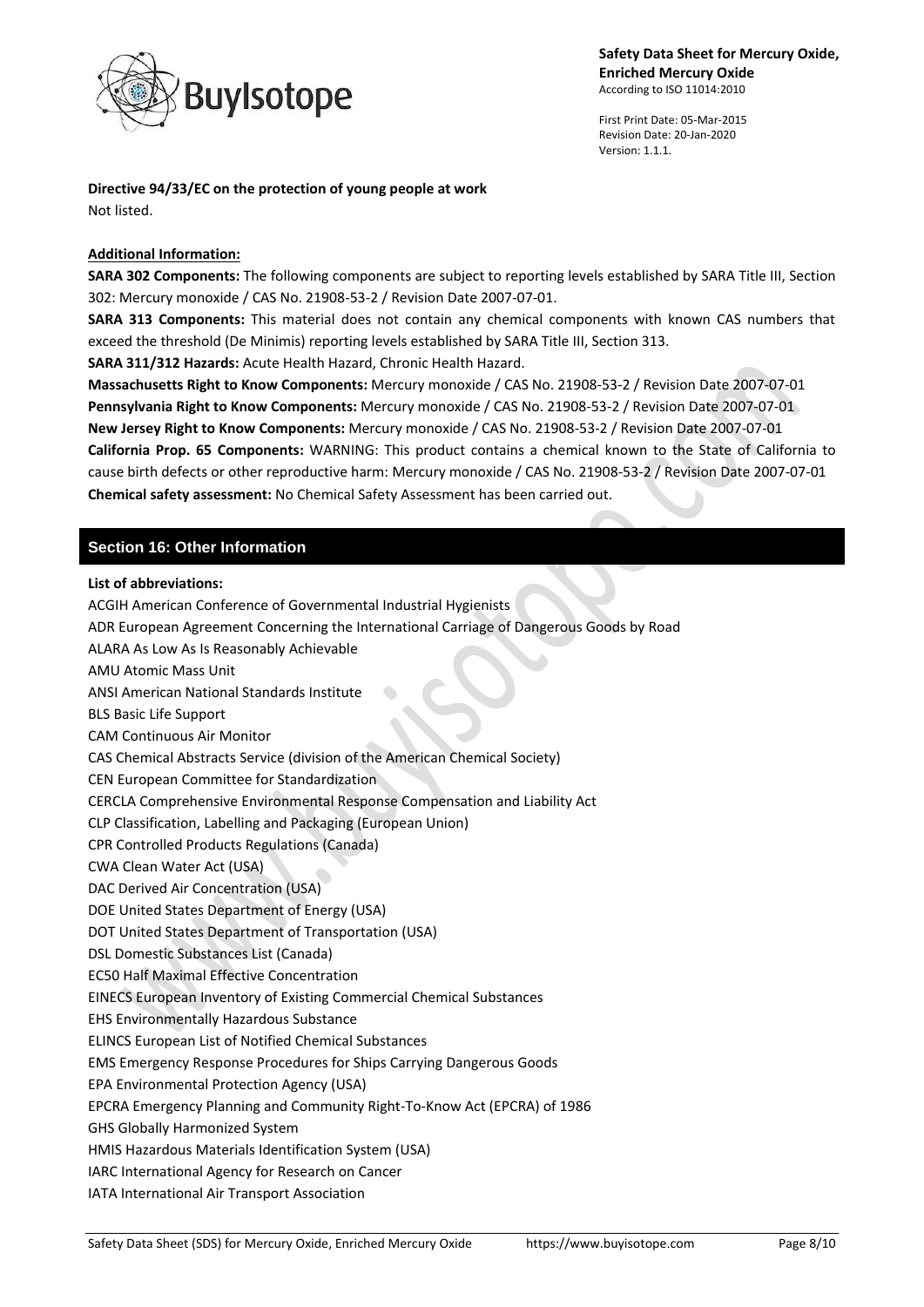

First Print Date: 05-Mar-2015 Revision Date: 20-Jan-2020 Version: 1.1.1

IBC Intermediate Bulk Containers ICAO International Civil Aviation Organization IDLH Immediately Dangerous to Life or Health IMDG International Maritime Code for Dangerous Goods LC50 Lethal concentration, 50 percent LD50 Lethal dose, 50 percent LDLO Lethal Dose Low LOEC Lowest-Observed-Effective Concentration MARPOL International Convention for the Prevention of Pollution from Ships MSHA Mine Safety and Health Administration (USA) NCRP National Council on Radiation Protection & Measurements (USA) NDSL Non-Domestic Substances List (Canada) NFPA National Fire Protection Association (USA) NIOSH National Institute for Occupational Safety and Health (USA) NOEC No Observed Effect Concentration N.O.S. Not Otherwise Specified NRC Nuclear Regulatory Commission (USA) NTP National Toxicology Program (USA) OSHA Occupational Safety and Health Administration (USA) PBT Persistent Bioaccumulative and Toxic Chemical PEL Permissible Exposure Limit PIH Poisonous by Inhalation Hazard RCRA Resource Conservation and Recovery Act (USA) RCT Radiation Control Technician REACH Registration, Evaluation, Authorisation and Restriction of Chemicals (Europe) RID Regulations Concerning the International Transport of Dangerous Goods by Rail RTECS Registry of Toxic Effects of Chemical Substances SARA Superfund Amendments and Reauthorization Act (USA) TDG Transportation of Dangerous Goods (Canada) TIH Toxic by Inhalation Hazard TLV Threshold Limit Value TPQ Threshold Planning Quantity TSCA Toxic Substances Control Act TWA Time Weighted Average UN United Nations (Number) VOC Volatile Organic Compound vPvB Very Persistent Very Bioaccumulative Chemical WGK Wassergefährdungsklassen (Germany: Water Hazard Classes) WHMIS Workplace Hazardous Materials Information System **References:** Not available. **Full text of any H-statements not written out in full under Sections 2 to 15:** H300 Fatal if swallowed. H310 Fatal in contact with skin. H330 Fatal if inhaled. H373 May cause damage to organs through prolonged or repeated exposure. H400 Very toxic to aquatic life.